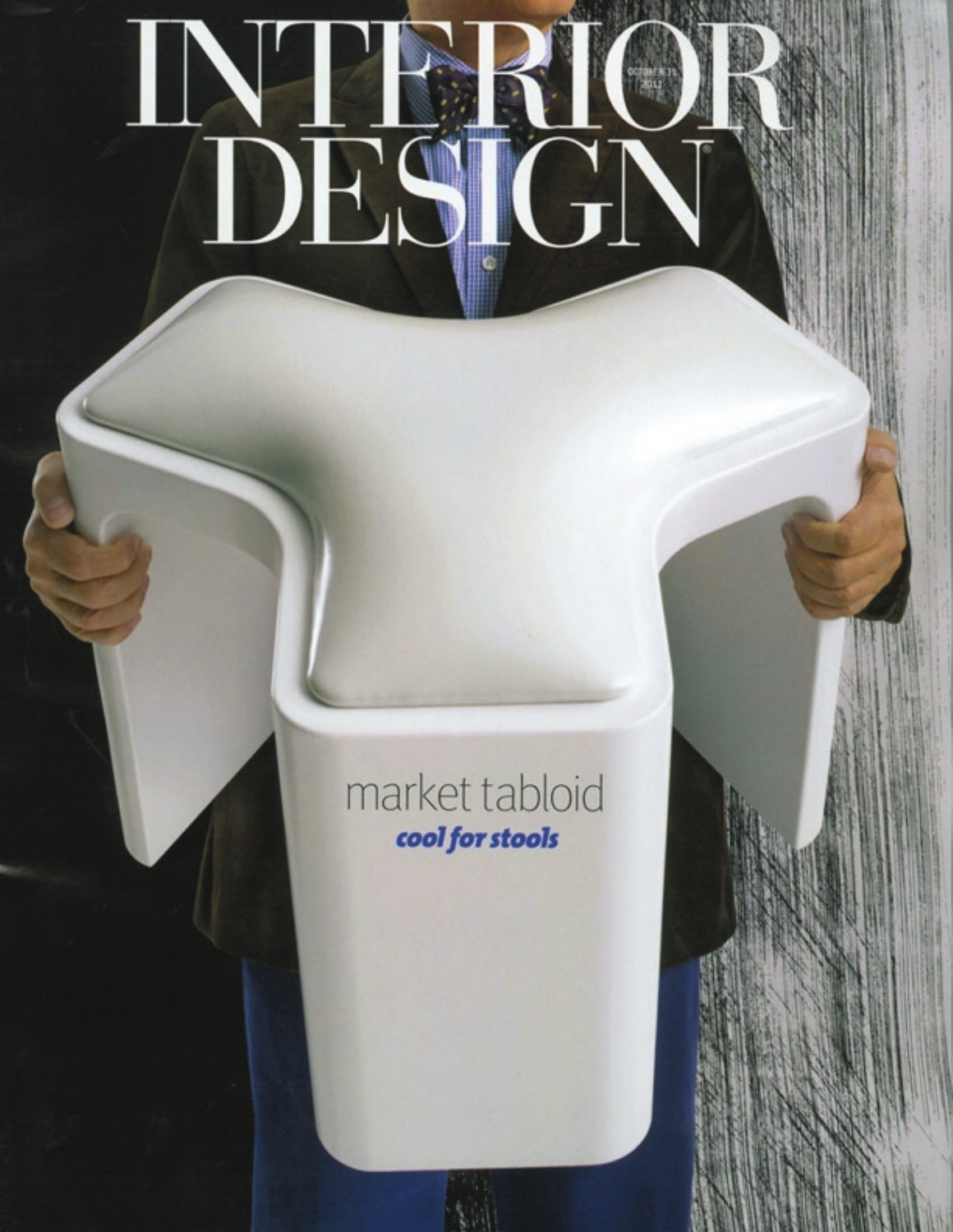# seating

#### **orange zest**

This season's citrus crop is ripe for the picking

1. Eisenhower chair with laminate surface on molded plywood shell and solid maple legs by TMC Furniture. circle 240

 $\boxed{1}$ 

 $\boxed{8}$ 

 $\overline{z}$ 

..Jr; •

 $\boxed{3}$ 

 $\boxed{5}$ 

2. Morfeo sofabed in flexible polyurethane resin upholstered in elastic fabric with adjustable lamps by Domodinamica. circle 241 **3.** Piero Lissoni's Audrey chair in polypropy ene with die-cast polished aluminum frame

by Kartell. circle 242

4. Antonio Citterio's Ray club chair with bronze base by B&B Italia. circle 243 5. Cholo 2 chair with powder-

coated steel base by Ezequiel Farca. circle 244

 $\boxed{6}$ 

6. Mayflower chair in solid wood, foam, and batting with cotton-polyamide upholstery by Roche Bobois. circle 245 7. Clicquot lounger in PVC netting on powde coated steel frame by Ezequiel Farca.

circle 246 8. Patricia Urquiola's Comback chair with thermoplastic seat by Kartell. circle 247